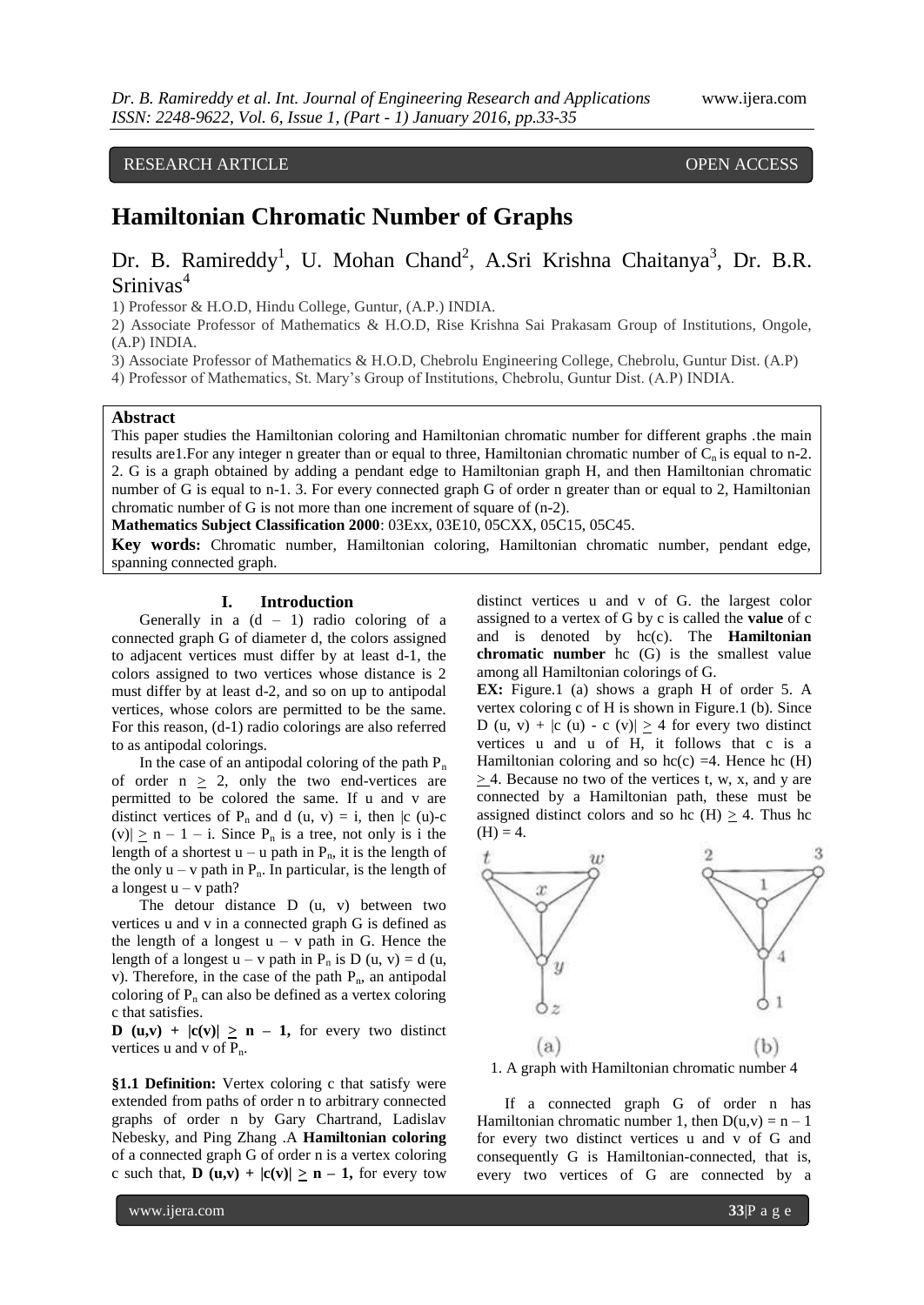Hamiltonian pat. Indeed, hc  $(G) = 1$  if and only if G is Hamiltonian – connected. Therefore, the Hamiltonian Chromatic Number of a connected graph G can be considered as a measure of how close G is to being Hamiltonian connected. That is the closer hc (G) is to 1, the closer G is to being Hamiltonian connected. The three graphs  $H<sub>1</sub>$ , H<sub>2</sub> and  $H_3$  shown in below figure 2 are all close (in this sense) to being Hamiltonian-connected since hc  $(H<sub>i</sub>)$  $= 2$  for  $i = 1, 2, 3$ .



2. Three graphs with Hamiltonian chromatic number  $\mathcal{D}$ 

# **II.** Theorem: For every integer  $n \geq 3$ , hc  $(K_{1,n-1}) = (n-2)^2 + 1$

Proof: Since hc  $(K_{1, 2}) = 2$  (See H<sub>1</sub> in Figure 2) we may assume that  $n \geq 4$ .

Let  $G = K_{1,n-1}$  where  $V(G) = \{v_1, v_2, ..., v_n\}$  and  $v_n$  is the central vertex. Define the coloring c of G by c  $(v_n) = 1$  and C  $(v_i) = (n-1) + (i-1)(n-3)$  for  $1 \le i \le n$ 1.Then c is a Hamiltonian coloring of G and

hc (G)  $\leq$  hc (c) = c (v<sub>n-1</sub>) = (n-1) + (n-2) (n-3) = (n-2)<sup>2</sup> + 1.It remains to show that hc  $(G) \ge (n-2)^2 + 1$ .

Let c be a Hamiltonian coloring of  $G$  such that  $hc(c)$ = hc (G). Because G contains no Hamiltonian path, c assigns distinct colors to the vertices of G. We may assume that  $C(v_1) < c(v_2) < \ldots < c(v_{n-1})$ . We now consider three cases, depending on the color assigned to the central vertex  $v_n$ .

## **Case 1**.

c  $(v_n) = 1$ . Since D  $(v_1, v_n) = 1$  and D  $(v_i, v_{i+1}) = 2$  for  $1 \le i \le n-2$ . It follows that C  $(v_{n-1}) \ge 1 + (n-2) + (n-2) (n-3) = (n-2)^{2} + 1$ And so <u>hc</u> (G) = hc(c) = c ( $v_{n-1}$ )  $\ge$  (n-2)<sup>2</sup> + 1.

## **Case 2**.

 $C(v_n) = hc(c)$ Thus, in this case,  $1 = c (v_1) < c (v_2) < ... < c (v_{n-1}) < c (v_n)$ Hence C (v<sub>n</sub>)  $\geq 1 + (n-2)(n-3) + (n-2) = (n-2)^2 + 1$ And so hc (G) = hc (v) = c(v<sub>n</sub>)  $\ge$  (n-2)<sup>2</sup>+1.

**Case 3.**

C (v<sub>j</sub>) < c (v<sub>n</sub>) < c (v<sub>j+1</sub>) for some integer j with  $1 \le j \le$  $n - 2$ . Thus  $c(v_1) = 1$  and  $c(v_{n-1}) = hc(c)$ . in this case  $C (V_i) \ge 1 + (i-1)$  (n-3),  $C (vn) \ge c (v_i) + (n-2)$  $C (v_{i+1}) \ge c (v_n) + (n-2)$  and C  $(v_{n-1}) \ge c (v_{i+1}) + [(n-1) - (j+1)] (n-3).$ Therefore, C  $(v_{n-1}) \ge 1 + (j-1)(n-3) + 2(n-2) + (n-j-2)(n-3)$  $=(2n-3)+(n-3)^2=(n-2)^2+2>(n-2)^2+1.$ And so hc (G) = hc(c) = c ( $v_{n-1}$ ) > (n-2)<sup>2+</sup> 1.

# **III. Theorem: For every integer n > 3, hc**   $(Cn) = n-2.$

hc  $(G) \ge (n-2)^2 + 1$  and so hc  $(G) = (n-2)^2 + 1$ .

#### **Proof.**

Hence in any case,

Since we noted that hc  $(C_n)$  = n-2 for n = 3, 4, 5. We may assume that  $n \ge 6$ . Let  $C_n = (v_1, v_2...v_n, v_1)$ . Because the vertex coloring c of  $C_n$  defined by c (v<sub>1</sub>) = c(v<sub>2</sub>) = 1, c(v<sub>n-1</sub>) = c(v<sub>n</sub>) = n-2 and c(v<sub>i</sub>) = i-1 for 3≤i≤n-2 is a Hamiltonian coloring, it follows that  $hc(C_n) \leq n-2$ . Assume, to the contrary, that hc  $(C_n)$  < n-2 for some integer  $n \ge 6$ . Then there exists a Hamiltonian (n-3) coloring c of  $C_n$ . We consider two cases, according to whether n is odd or n is even.

#### **Case 1.**

**n** is odd: Then  $n = 2k + 1$  for some integer  $k \ge 3$ . Hence there exists a Hamiltonian (2k-2) coloring c of  $C_n$ . Let,

 $A = \{1, 2... k-1\}$  and  $B = \{k, k+1... 2k-2\}$ 

For every vertex u of  $C_n$ , there are two vertices v of  $C_n$  such that D (u,v) is minimum (and  $d(u,v)$  is maximum), namely  $D(u,v) = d(u,v) + 1 = k+1$ . For u = vi, these two vertices v are  $v_{i+k}$  and  $v_{i+k+1}$  (where the addition in  $i + k$  and  $i + k + 1$  is performed modulo n).Since c is a Hamiltonian coloring.

D (u, v) +  $|c(u) - c(v)| \ge n = 1 = 2k$ . BecauseD (u, v) =  $k + 1$ , it follows that

 $|c(u) - c(v)| \ge k - 1.$ 

Therefore, if c (u)  $\in$  A, then the colors of these two vertices v with this property must belong to B. In particular, if  $c(v_i) \in A$ , then  $(v_{i+k}) \in B$ . Suppose that there are a vertices of  $C_n$  whose colors belong to A and b vertices of  $C_n$  whose colors belong to B. Then b $\geq$ a However, if c (v<sub>i</sub>)  $\in$  B, then c (v<sub>i+k)</sub> belongs to a implying that  $a \ge b$  and so. a=b. since  $a + b = n$ and n is odd, this is impossible.

#### **Case 2.**

**<u>n is even:</u>** Then  $n = 2k$  for some integer  $k \ge 3$ . Hence there exists a Hamiltonian  $(2k-3)$  - coloring c of  $C_n$ . For every vertex u of  $C_n$ , there is a unique vertex v of  $C_n$  for which D (u, v) is minimum (and d (u, v) is maximum), namely, d  $(u, v) = k$ . For  $u = v_i$ , this